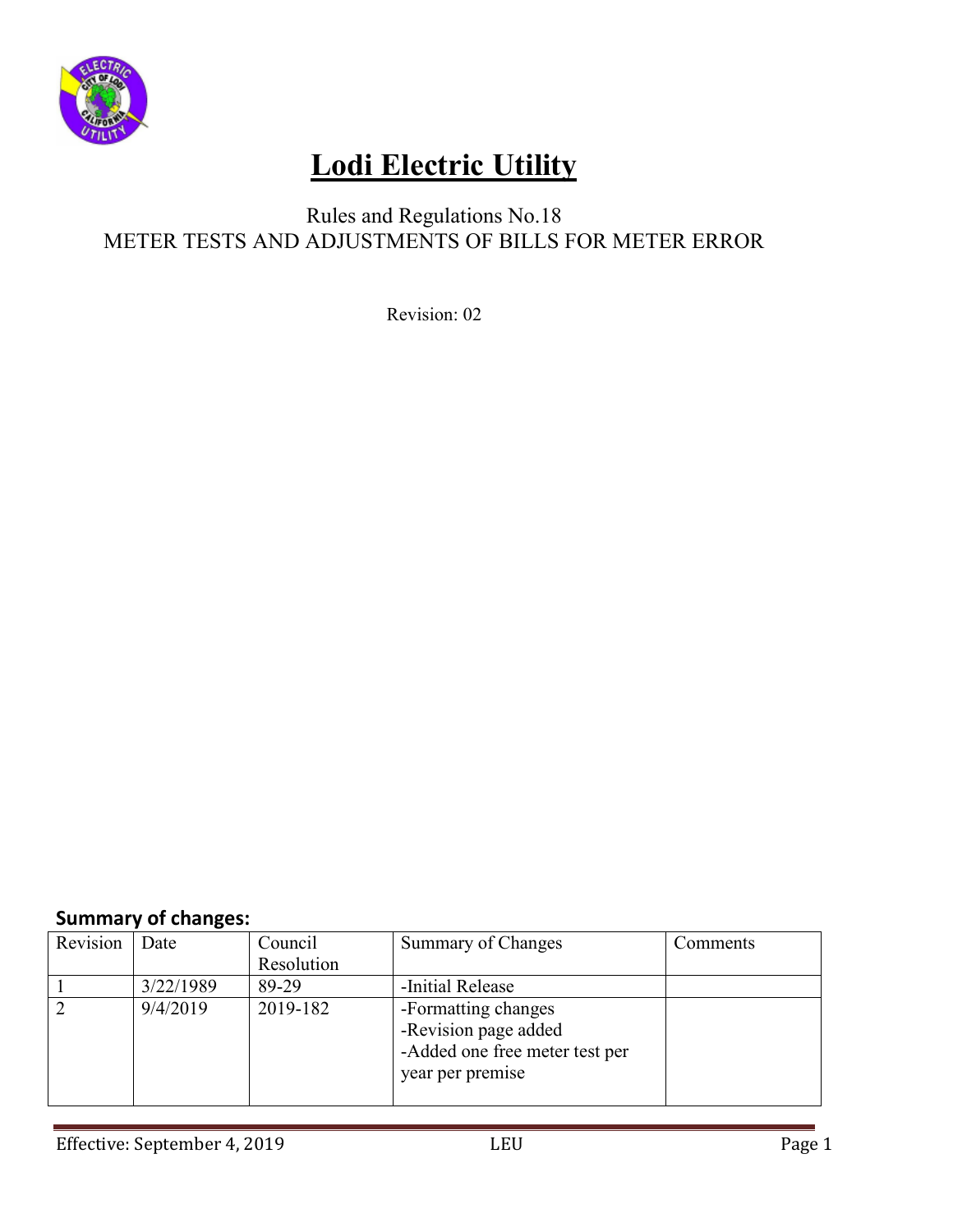

### Rules and Regulations No.18 METER TESTS AND ADJUSTMENTS OF BILLS FOR METER ERROR

#### A. Meter Tests

- 1. Any Customer may, upon not less than five Business Days' notice, request the City to test his/her electric meter. One free meter test is allowed per customer annually.
- 2. The "Meter Test Charge," payable in advance, is required for all Customer-requested meter tests after free annual meter test is requested and completed. Reference Lodi Municipal Code 13.20.020 for the fee schedule.
- 3. The "Meter Test Charge" will be returned to the Customer if the meter is found, upon test, to register more than 2% fast or slow under conditions of normal operation.
- 4. A customer shall have the right to require the City to conduct the test in his/her presence or, if he/she so desires, in the presence of an expert or other representative appointed by him/her. A report giving the result of the test will be supplied to the customer within a reasonable time after completion of the test.
- 5. All electric meters will be tested at or prior to the time installation. No meter will be placed in Service or allowed to remain in Service which has an error in excess of  $\pm 2\%$  under conditions of normal operation. On newly purchased meters, the manufacturer's test may be used as the installation test when the City's random tests indicate satisfactory test results for a particular manufacturer and for a particular shipment

#### B. Adjustment of Bills for Meter Error

Where, as the result of any meter test, a meter is found to be non-registering or incorrectly registering, the City may render an adjusted bill to the Customer for the amount of the undercharge, without interest, and shall issue a refund or credit to the Customer for the amount of the overcharge, without interest, computed back to the date that the City determines the meter error commenced, except that the period of adjustment shall not exceed three years. Such adjusted bill shall be computed in accordance with the following:

1. Fast Meter: If a meter is found to be registering more than 2% fast, the City will refund to the Customer the amount of the overcharge based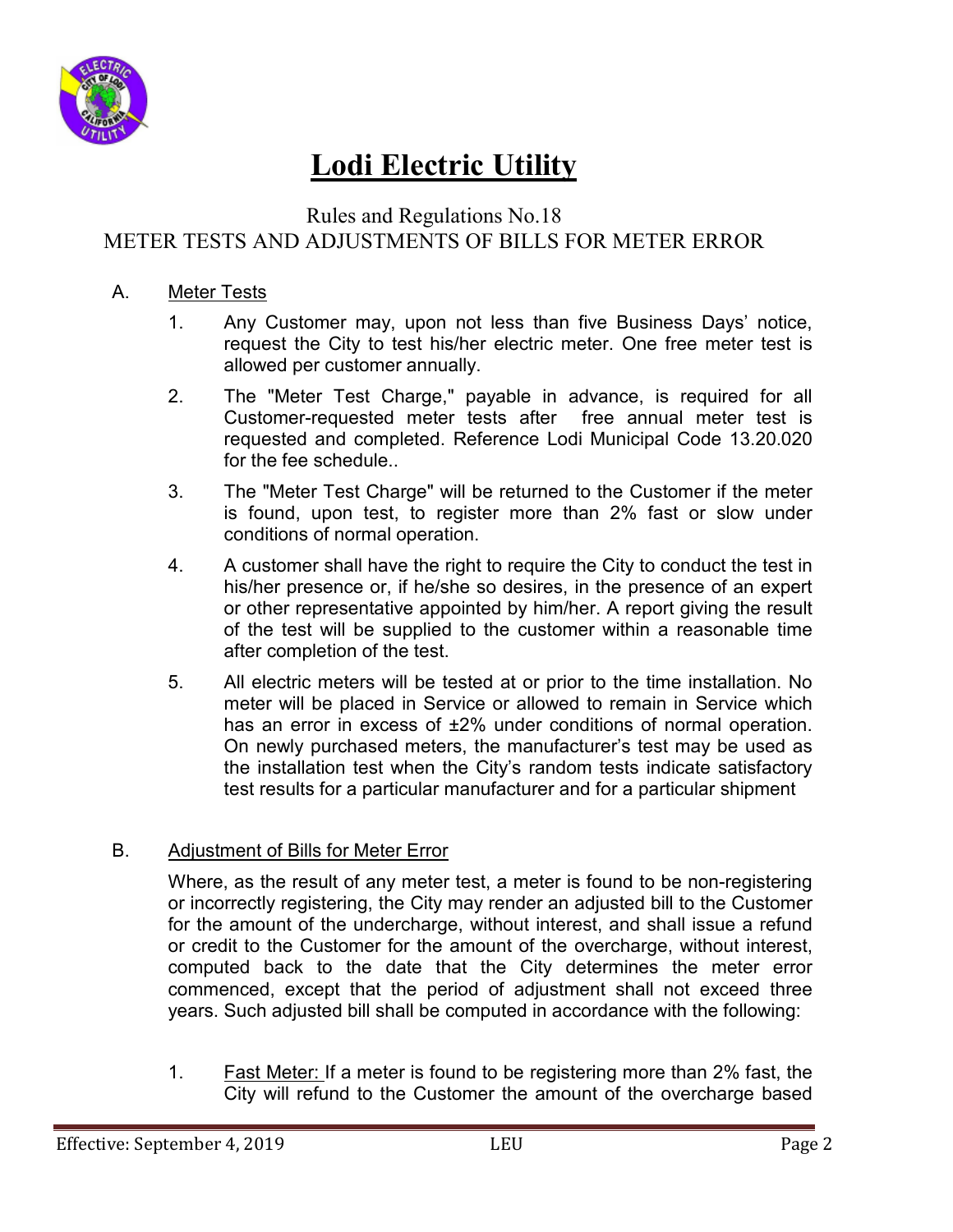

on the corrected meter readings or the City's estimate of the energy usage either for the known period of meter error, not to exceed three years or, if the period of error is not known, for the period during which the meter was in use, not to exceed three years.

- 2. Slow Meter: If a meter for residential Service is found to be registering more than 25% slow, or a meter for nonresidential Service is found to be registering more than 2% slow, the City may bill the Customer for the amount of the undercharge based on corrected meter readings or the City's estimate of the energy usage either for the known period of meter error or, if the period of meter error is not known for the period the meter was in use, not to exceed three years in any case.
- 3. Non-registering Meter: If a meter is found to be non-registering, the City may bill the Customer for the City's estimate of the electric service used but not registered, not to exceed three years. The bill will be computed on the basis of information including, but not limited to, available meter readings, records of historical use and the general characteristics of the Customer's Load and operation.

#### C. Adjustment of Bills for Billing Error

Where the City overcharges or undercharges a Customer as the result of a billing error, the City may render an adjusted bill for the amount of the undercharge, without interest, and shall issue a refund or credit to the Customer for the amount of the overcharge, without interest, for the same periods as for meter error.

#### D. Adjustment of Bills for Unauthorized Use

 1. Where the City determines that there has been unauthorized use of electric service, the City may bill the Customer for the City's estimate of such unauthorized use. Such estimated billing shall indicate unauthorized use for the most recent three years and, separately, unauthorized use beyond the three-year period for collection as provided by law. However, nothing in this Rule shall be interpreted as limiting the City's rights in any provisions of any applicable law.

 Estimated Usage: When regular, accurate meter readings are not available or the electric usage has not been accurately measured, the City may estimate the Customer's energy usage for billing purposes on the basis of information including but not limited to the physical condition of the metering equipment, available meter readings, records of historical use and the general characteristics of the Customer's Load and operation.